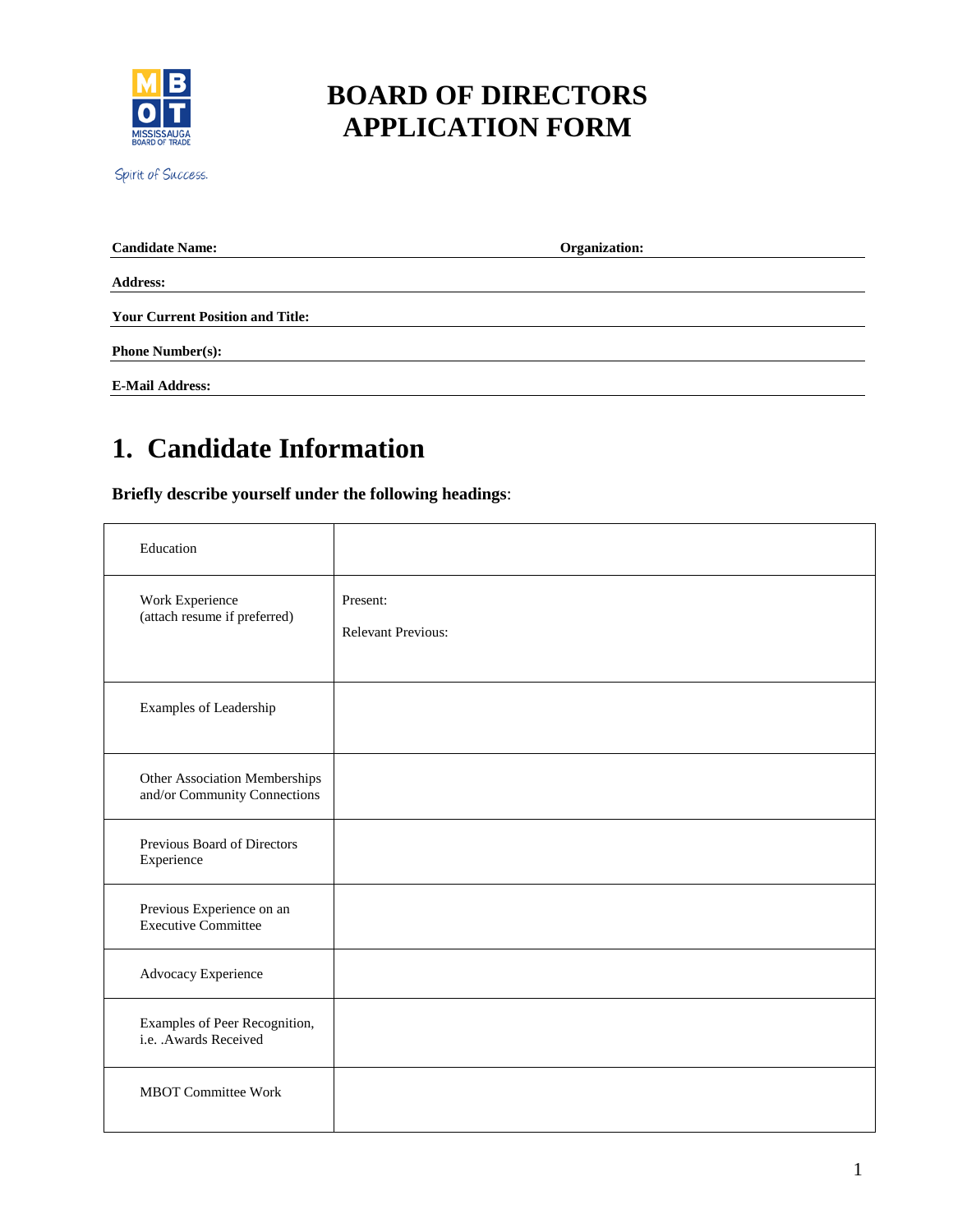| Please rate your Experience<br>from 1-4 in the following with 1<br>being low experience and 5 |              |                |                |                |
|-----------------------------------------------------------------------------------------------|--------------|----------------|----------------|----------------|
| being high experience:                                                                        | Low          |                |                | High           |
| Management                                                                                    | $\mathbf{1}$ | 2              | $\mathfrak{Z}$ | $\overline{4}$ |
| <b>Strategic Planning</b>                                                                     | $\mathbf{1}$ | $\overline{2}$ | $\mathfrak{Z}$ | $\overline{4}$ |
| <b>Human Resources</b>                                                                        | $\mathbf{1}$ | $\overline{2}$ |                | $3 \quad 4$    |
| Accounting/Finance                                                                            | $\mathbf{1}$ | 2              |                | $3 \quad 4$    |
| Marketing                                                                                     | $\mathbf{1}$ | $\overline{2}$ |                | $3 \quad 4$    |
| Communications/Public<br>Relations                                                            | $\mathbf{1}$ | $\overline{2}$ | $\mathfrak{Z}$ | $\overline{4}$ |
| Technology                                                                                    | 1            | $\overline{2}$ |                | $3 \quad 4$    |
| Policy Advocacy/Government<br>Relations                                                       | $\mathbf{1}$ | $\overline{2}$ |                | $3 \quad 4$    |
| <b>International Trade</b>                                                                    | $\mathbf{1}$ | $\overline{2}$ | 3              | $\overline{4}$ |
| Business Programs/Events                                                                      | $\mathbf{1}$ | $\overline{2}$ | $\mathfrak{Z}$ | $\overline{4}$ |
| Fundraising                                                                                   | $\mathbf{1}$ | $\overline{2}$ | $\mathfrak{Z}$ | $\overline{4}$ |
|                                                                                               |              |                |                |                |

# **2. Company Information**

**Briefly describe the organization with whom you work:**

| Core Business, including<br>sector and number of years<br>in Business |  |
|-----------------------------------------------------------------------|--|
| Credentials Held                                                      |  |
| Markets served, provincial,<br>North American, Global                 |  |

#### **Approximately**

| Employees in Peel Region<br>and Mississauga |  |
|---------------------------------------------|--|
| Employees in Canada                         |  |
| Employees globally                          |  |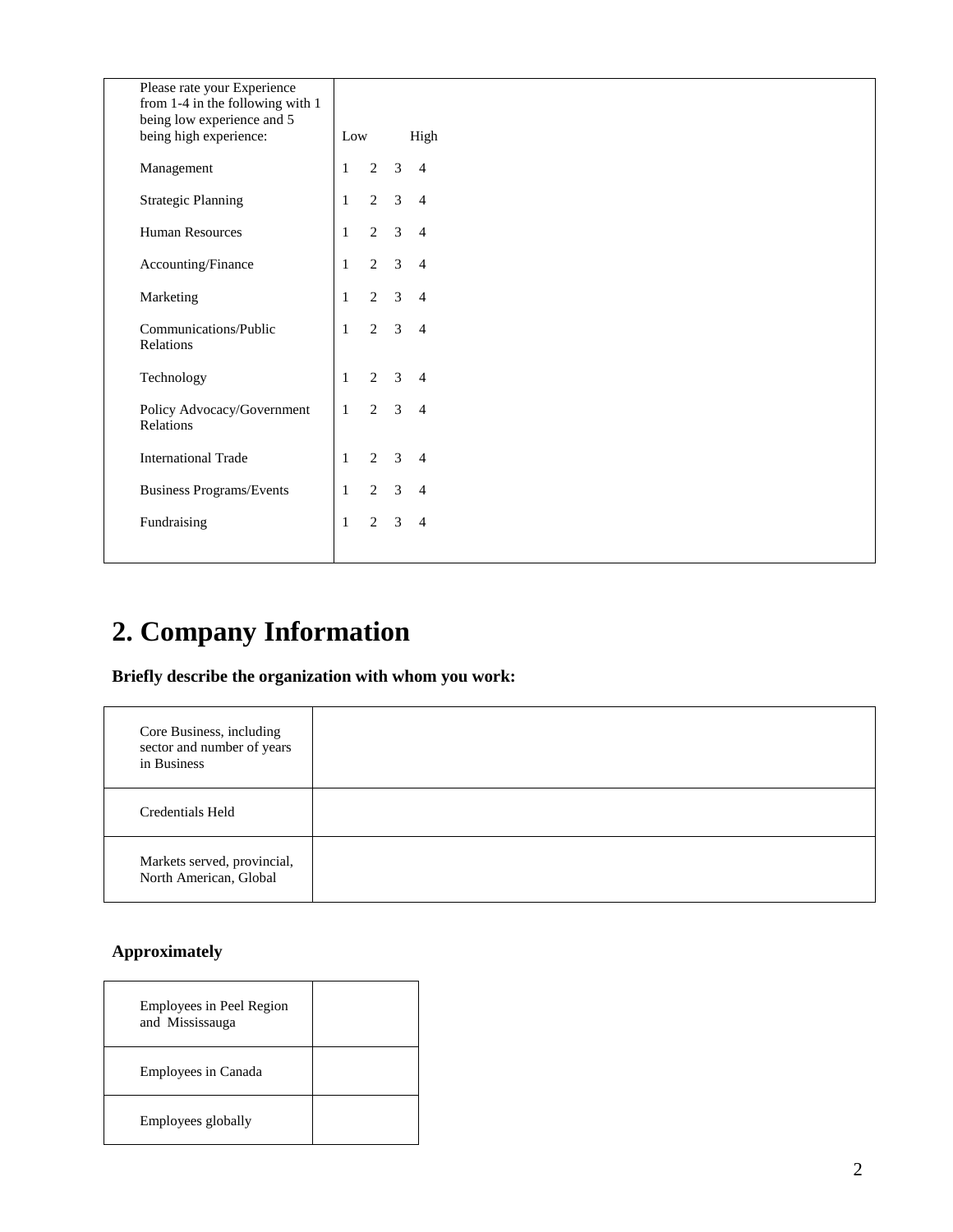**Ownership – Check all that Apply**

**Where is the organization headquartered?** 

### **3. Expectations of Board Members:**

It is imperative that potential Board of Directors members understand expectations of a Board member and that their employer supports the time and costs associated with fulfilling those expectations.

#### **Please read and fully consider the following List of Expectations:**

- Be viewed and conduct oneself as a responsible corporate citizen.
- Be at least 18 years of age.
- Declare any conflicts of interest.
- Have the support of their employer to hold the position of Director for a 3-year term and a maximum of 6 years.
- Attend 5 Board meetings per year.
- Attend and/or support the signature events held by MBOT: Chairs Lunch (Corporate Table), Business Awards (Corporate Table), Mayor's Address (Corporate Table), Golf Classic (Foresome) and Politicians Reception Evening (2 Representatives).
- Often on short notice, politicians and dignitaries will offer to meet with MBOT Directors. Make best efforts to attend such events.
- Participate in or lead a task force to advance committee work or MBOT's strategic plan.
- Assist with efforts to help MBOT grow. For example, identify and visit with potential new members.
- Consider holding a position on the Executive Committee, including the position of Chair.